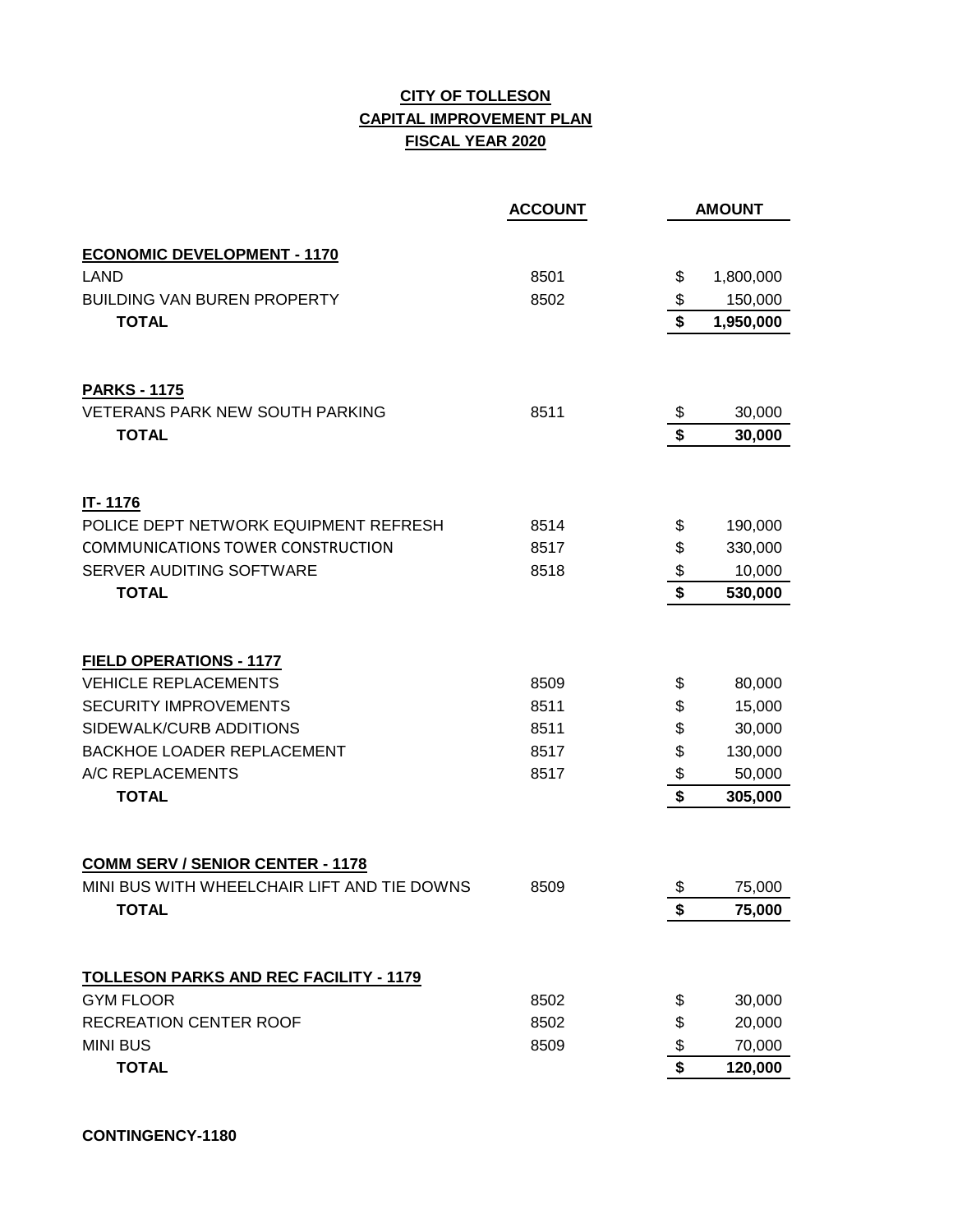| OTHER CAPITAL OUTLAY               | 8549 | \$                   | 750,000   |
|------------------------------------|------|----------------------|-----------|
|                                    |      | \$                   | 750,000   |
|                                    |      |                      |           |
| <b>TOTAL GENERAL FUND</b>          |      | \$                   | 3,760,000 |
|                                    |      |                      |           |
| <b>SPECIAL REVENUE FUNDS</b>       |      |                      |           |
| <b>SENIOR CENTER GRANT - 2418</b>  |      |                      |           |
| <b>MINI BUS</b>                    | 8509 | \$                   | 70,000    |
| <b>TOTAL</b>                       |      | $\overline{\bullet}$ | 70,000    |
| <b>GOHS - 2426</b>                 |      |                      |           |
| FIRE FIGHTING EQUIPMENT            | 8516 | \$                   | 10,000    |
| <b>TOTAL</b>                       |      | \$                   | 10,000    |
|                                    |      |                      |           |
| <b>INDIAN GAMING - 2473</b>        |      |                      |           |
| BRUSH TRUCK FOR FIRE DEPARTMENT    | 8509 | \$                   | 100,000   |
| <b>TOTAL</b>                       |      | $\mathbf{\hat{s}}$   | 100,000   |
| <b>PUBLIC SAFETY FIRE - 2610</b>   |      |                      |           |
| <b>LADDER TENDER</b>               | 8509 | \$                   | 650,000   |
| <b>STAFF VEHICLE</b>               | 8509 | \$                   | 42,000    |
| <b>CARDIAC MONITOR/AED</b>         | 8517 | \$                   | 41,000    |
| THERMAL IMAGING CAMERAS            | 8517 | \$                   | 10,000    |
| <b>TOTAL</b>                       |      | \$                   | 743,000   |
| <b>PUBLIC SAFETY POLICE - 2611</b> |      |                      |           |
| PORTABLE RADIO REPLACEMENTS        | 8508 | \$                   | 150,000   |
| <b>ADMIN VEHICLE REPLACEMENT</b>   | 8509 | \$                   | 70,000    |
| PATROL VEHICLE REPLACEMENT         | 8509 | \$                   | 140,000   |
| <b>TRU NARC</b>                    | 8517 | \$                   | 25,000    |
| <b>DRONE PROJECT</b>               | 8517 | \$                   | 10,000    |
| <b>TOTAL</b>                       |      | \$                   | 395,000   |
|                                    |      |                      |           |
| <b>TOTAL SPECIAL REVENUE FUNDS</b> |      | \$                   | 1,318,000 |

**CAPITAL PROJECT FUNDS**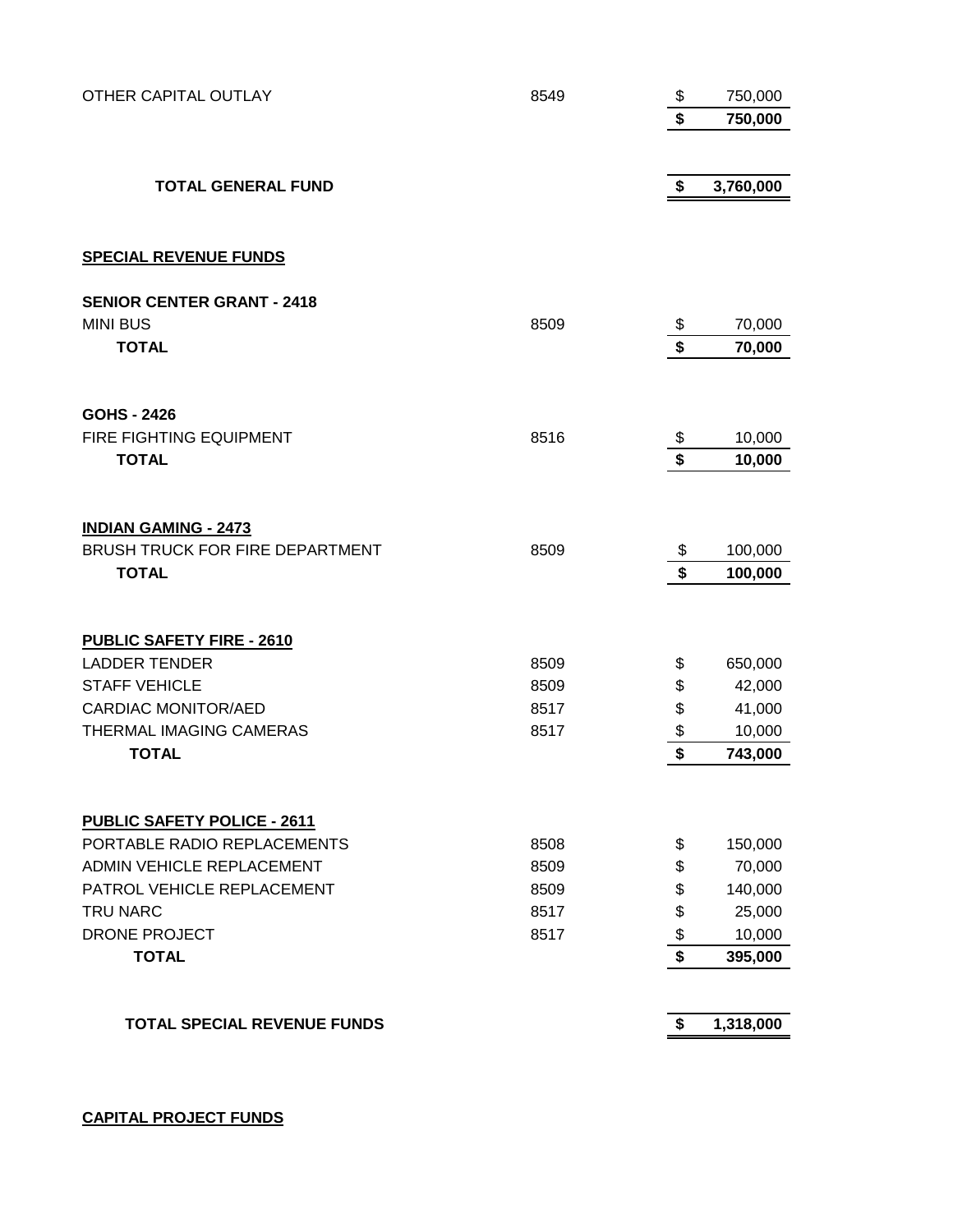| <b>CITY HALL - 3320</b>                     |      |                  |
|---------------------------------------------|------|------------------|
| <b>NEW CITY HALL BUILDING</b>               | 8502 | \$<br>11,000,000 |
| <b>TOTAL</b>                                |      | \$<br>11,000,000 |
|                                             |      |                  |
| <b>TOTAL CAPITAL PROJECT FUNDS</b>          |      | \$<br>11,000,000 |
|                                             |      |                  |
|                                             |      |                  |
|                                             |      |                  |
| <b>ENTERPRISE FUNDS</b>                     |      |                  |
| <b>CONSTRUCTION - 3510</b>                  |      |                  |
| CAP IMPRV PRJTS- WWTP FACILITY CONSTRUCTION | 8521 | \$<br>734,924    |
| <b>TOTAL</b>                                |      | \$<br>734,924    |
|                                             |      |                  |
|                                             |      |                  |
| <b>WATER - 6170</b>                         |      |                  |
| <b>LAND</b>                                 | 8501 | \$<br>400,000    |
| 2 MGD TANK                                  | 8503 | \$<br>4,000,000  |
| <b>STORAGE TANK</b>                         | 8503 | \$<br>165,000    |
| <b>FLEET REPLACEMENT</b>                    | 8509 | \$<br>80,000     |
| PUMPS/MOTORS                                | 8510 | \$<br>100,000    |
| <b>EDR7&amp;8</b>                           | 8511 | \$<br>22,000     |
| <b>TRUCK CRANE</b>                          | 8517 | \$<br>15,000     |
| EDR 7 & 8 EQUIPMENT UGRADE                  | 8517 | \$<br>70,000     |
| <b>TOTAL</b>                                |      | \$<br>4,852,000  |
|                                             |      |                  |
| <b>WASTE WATER TREATMENT - 6370</b>         |      |                  |
| SEWER SYSTEM PARENT PROCESS 3.1 & 3.2       | 8504 | \$<br>187,154    |
| SUBMERSIBLE FLYGT PUMPS                     | 8506 | \$<br>15,000     |
| <b>TRICKLING FILER ARMS</b>                 | 8506 | \$<br>125,000    |
| <b>IMPROVEMENT PROJECTS WASTE WATER</b>     | 8506 | \$<br>398,355    |
| F250 REPLACEMENT                            | 8509 | \$<br>50,000     |
| <b>COPIER</b>                               | 8510 | \$<br>15,000     |
| <b>COMPUTER REPLACEMENT</b>                 | 8514 | \$<br>10,000     |
| <b>SCADA SERVER</b>                         | 8514 | \$<br>35,000     |
| <b>AUTO SAMPLER</b>                         | 8517 | \$<br>7,000      |
| STREET SWEEPER ATTACHMENT                   | 8517 | \$<br>20,000     |
| OPS LAB EQUIP-CENTRIFUGE                    | 8517 | \$<br>6,000      |
| <b>TOTAL</b>                                |      | \$<br>868,509    |
|                                             |      |                  |
| <b>SEWER - 6470</b>                         |      |                  |
| <b>SUBMERSIBLE PUMPS</b>                    | 8504 | \$<br>15,000     |
| MANHOLE AND SEWER REHABILITATIONS           | 8504 | \$<br>100,000    |